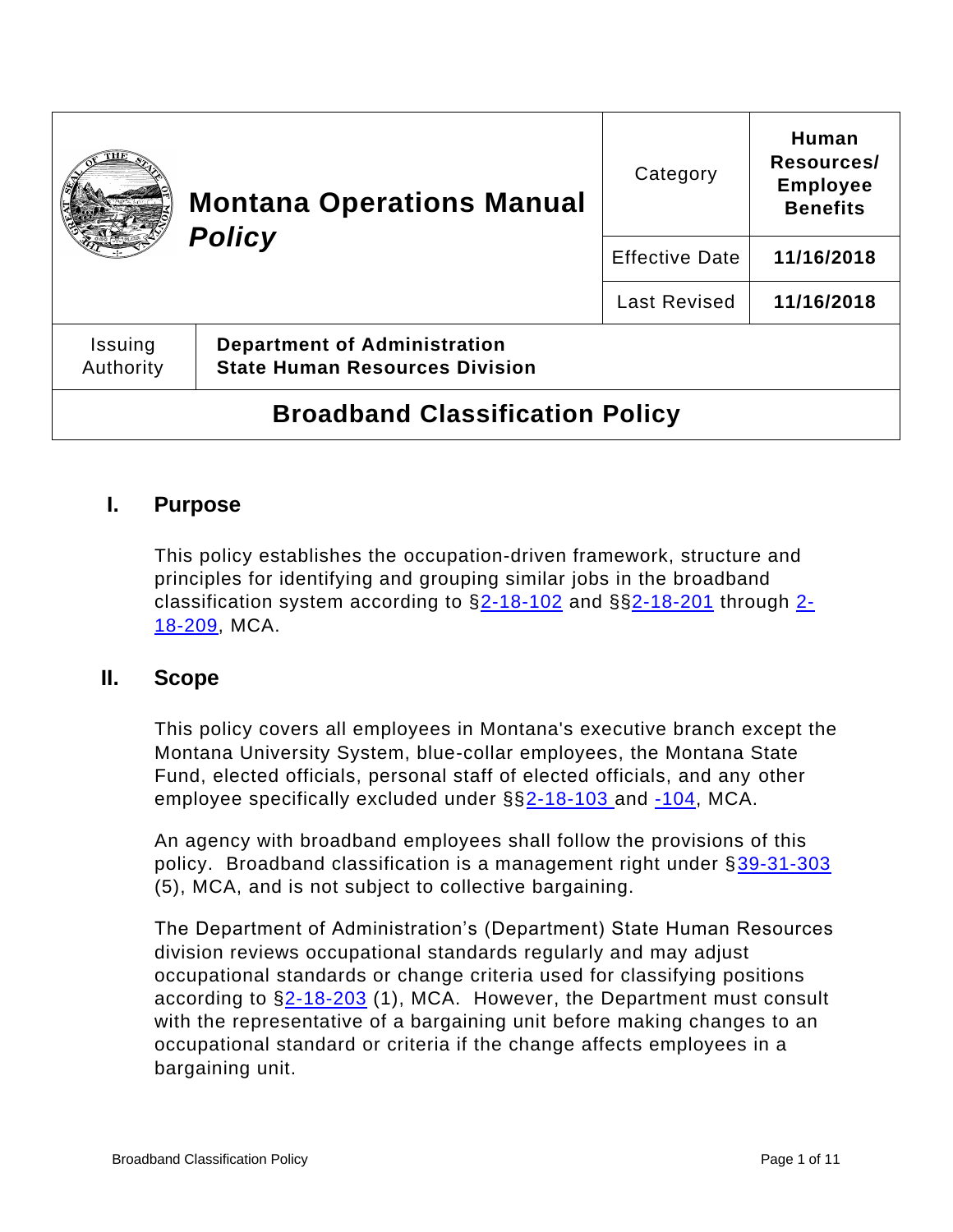# **III. Broadband Classification Administration**

#### **A. Department Responsibilities**

The Department is required to oversee and administer the broadband classification system, according to  $\S2-18-201$ , MCA. To meet its statutory obligations, the Department shall:

- 1. create, review, and update its policies and procedures for achieving the provisions in statute;
- 2. establish occupational standards used for classifying occupations;
- 3. determine relevant factors for classification;
- 4. anchor occupational standards;
- 5. review and approve proposed changes or updates to occupational standards or factors;
- 6. determine eligibility for delegated classification authority and establish agreements for agencies that effectively demonstrate the ability to achieve the provisions of this policy;
- 7. provide training and authorization to classifiers in the broadband classification system;
- 8. maintain a list of authorized classifiers;
- 9. audit and monitor classification actions for compliance with policy and procedures;
- 10. correct inaccurate agency classifications, upon request by agencies or upon the Department's review;
- 11. investigate classification and wage appeals at Step II, according to the rules established by Board of Personnel Appeals, Department of Labor and Industry;
- 12. provide interpretation and advisory opinions about classification issues;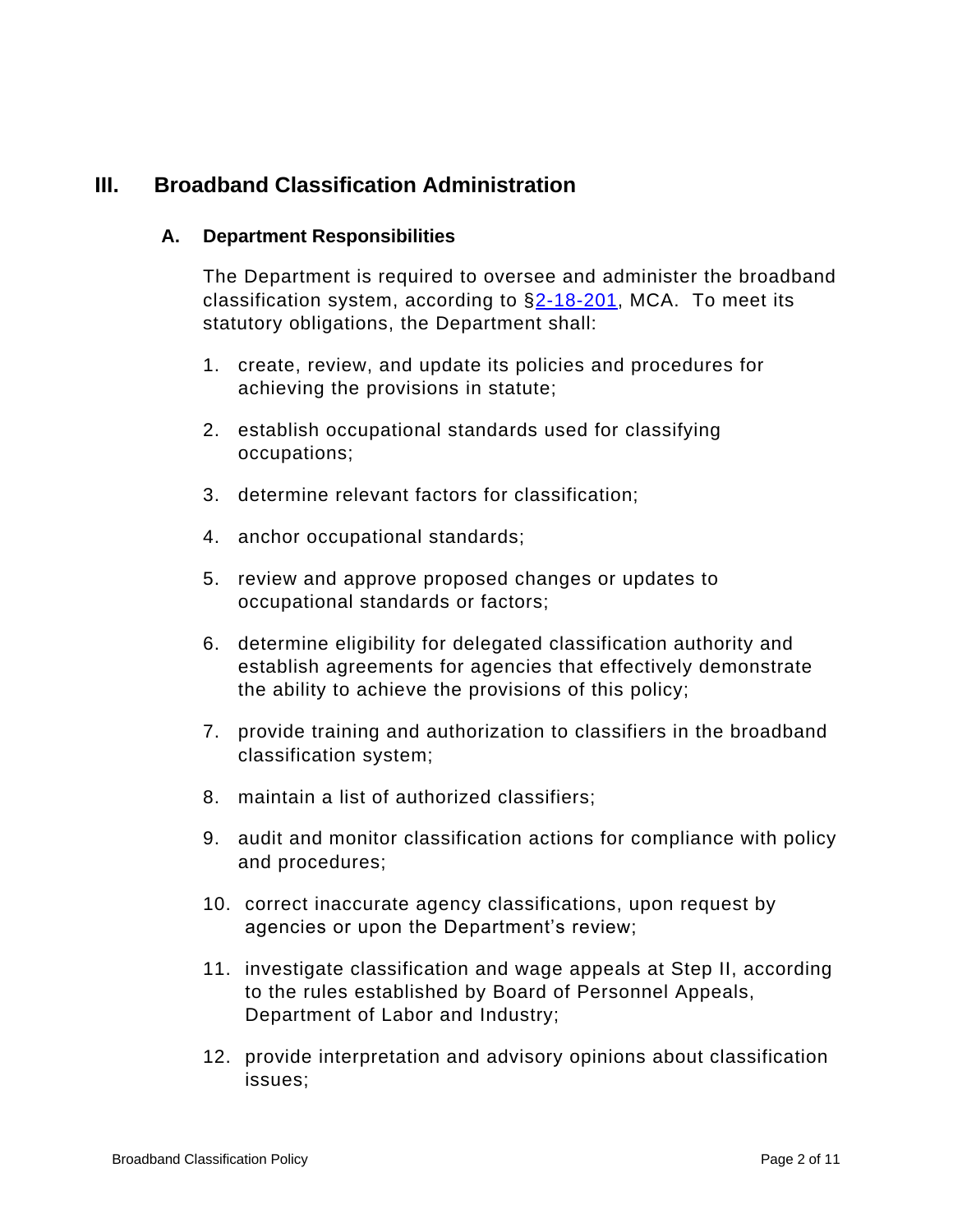- 13. classify positions or approve classification actions by consultants for small agencies or agencies without delegation agreements;
- 14. classify or approve all human resources positions and managers of human resources positions to avoid conflict of interest; and
- 15. classify positions as needed, when staff time and workload permit.

## **B. Agency Responsibilities**

All agency positions must be classified using broadband procedures and standards. As provided by statute and within delegation agreements, agency human resources staff and agency managers have the following responsibilities for their classified positions:

- 1. Agency managers shall assign work and determine essential functions performed by each subordinate position;
- 2. Agency managers and agency human resources staff shall provide information to the Department about job responsibilities
	- a. during a job audit;
	- b. when responding to a classification or wage appeal; or
	- c. when the Department establishes new or revised jobdescription standards.
- 3. An agency without a delegation agreement may submit classification requests to a consultant. However, an agency must comply with requirements as outlined in Section IV. E. Consultants;
- 4. An agency with more than 100 employees shall seek delegated classification authority. If an agency with more than 100 employees is unable to obtain delegated classification authority, the agency shall seek the assistance of an authorized, approved consultant for its classification services as provided in Section IV.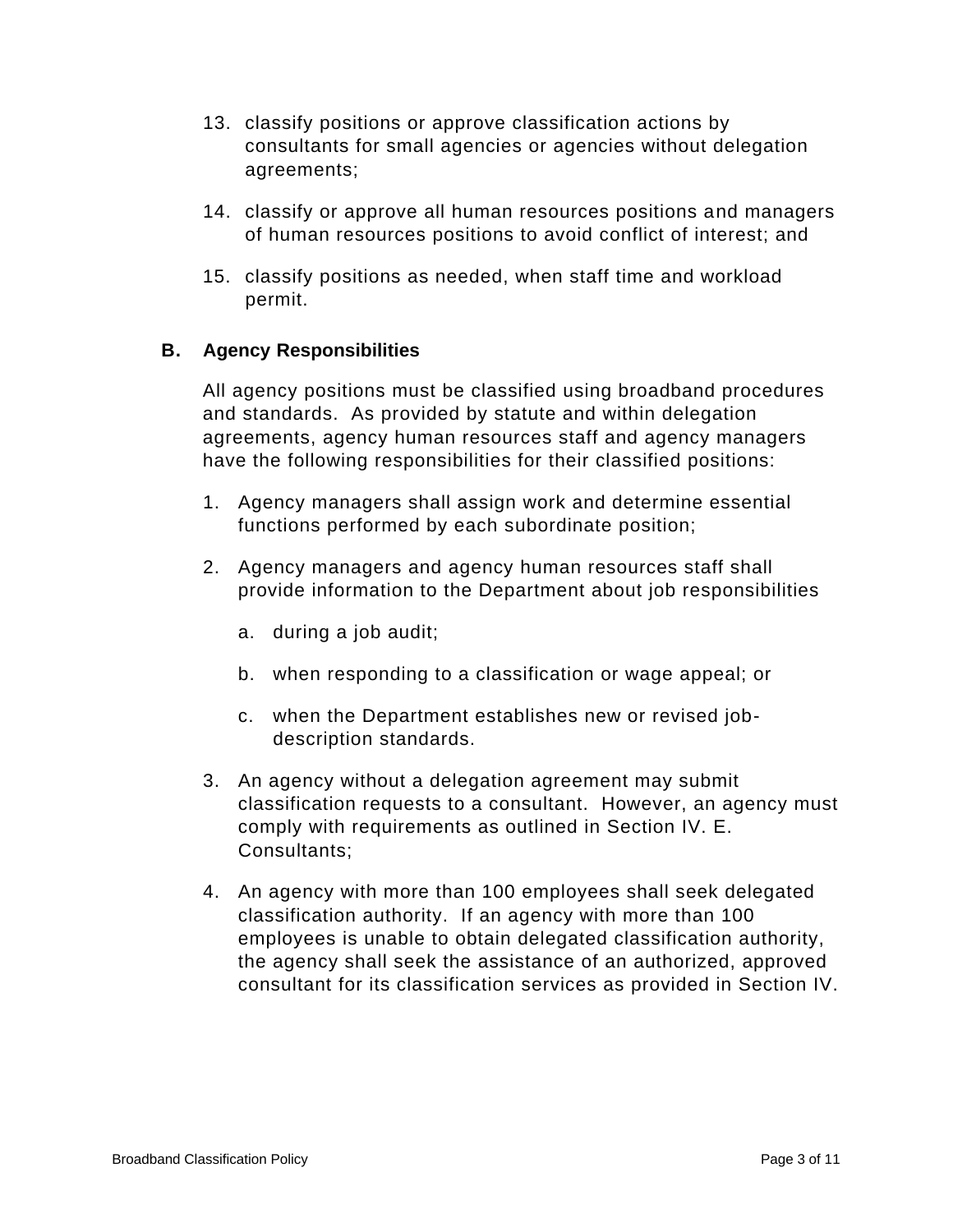#### **C. Consultants**

- 1. An agency shall submit any requests for proposed changes to job-description standards or classification factors to the Department for review and approval;
- 2. An agency shall inform employees about classification actions that may affect them; and
- 3. An agency shall provide the job evaluation justifying the classification decision for a position upon request.
- 4. An agency with a delegation agreement shall also:
	- a. classify positions into the appropriate job-description standard or job code established by the Department, according to the provisions of this policy and the procedures established by the Department;
	- b. participate in the process for creating new occupational standards if the agency has employees in the occupation under review;
	- c. provide a list of its classification actions upon request, which may be used during a classification audit;
	- d. provide background information about classification actions during an audit, appeal, or review, which may include emails, job audits, organizational charts, or other documentation; and
	- e. correct inaccurate classifications at the Department's direction.

## **IV. Procedures**

All broadband positions must be classified by authorized classifiers into an occupation using an occupational standard. Classifiers shall evaluate and compare the work of a position using factors identified by the Department in the occupational standard and the procedures outlined in the Department's broadband classification manual.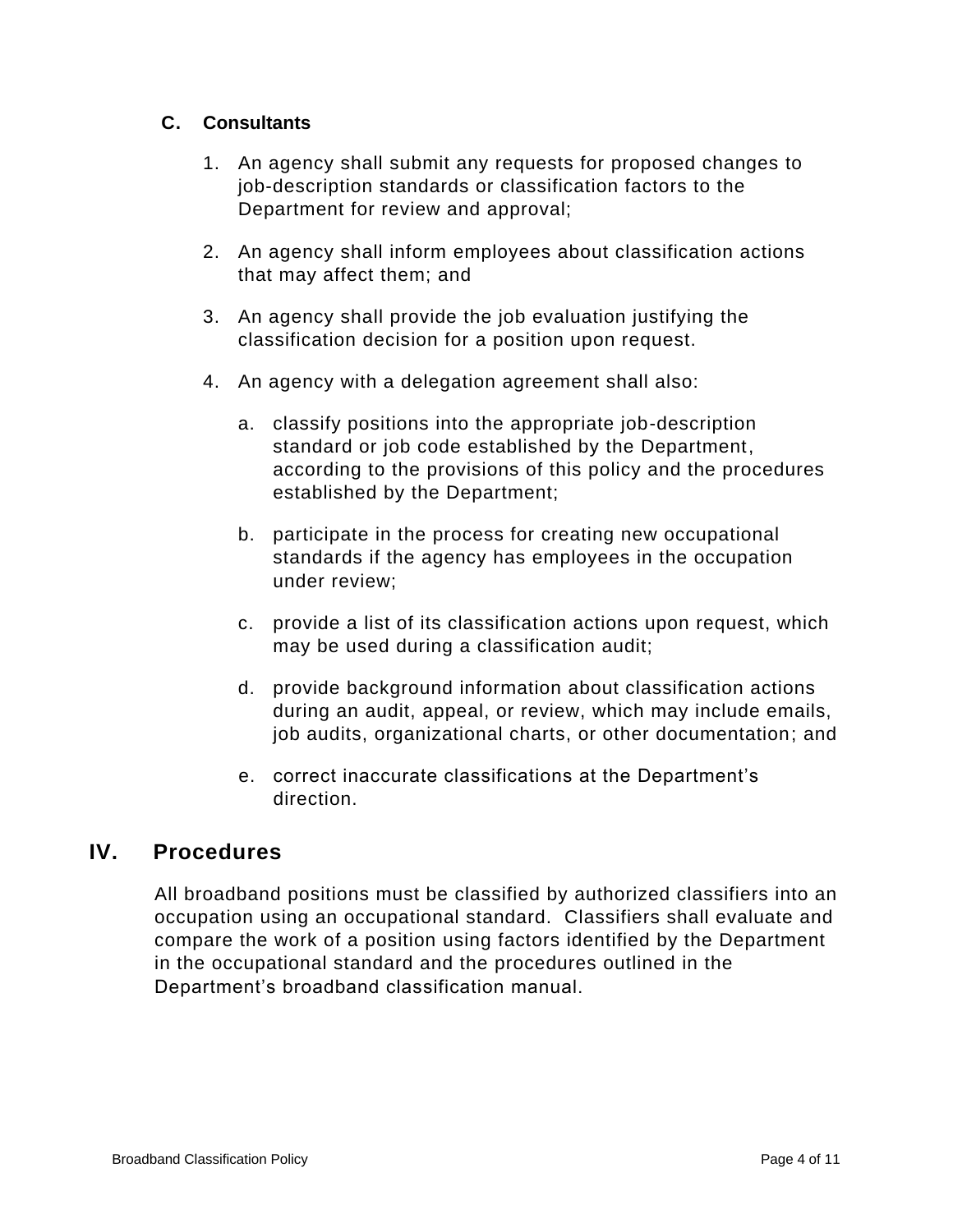#### **A. Occupational Standards**

The Department creates and establishes occupational standards for the broadband system. The Department determines the number of occupational standards and their levels. The Department's authorized classifiers shall classify all occupational standards. The Department shall consult with agencies and unions when creating or revising standards. The occupational standard must identify:

- 1. the purpose of the occupation;
- 2. any levels within an occupation;
- 3. representative tasks;
- 4. distinguishing characteristics between levels;
- 5. any statutory requirements;
- 6. minimum requirements for each level of the occupation; and
- 7. any other factors unique to an occupation or level for that standard.

The Department shall create and maintain "all other" job codes that will be used for any positions not meeting the criteria for the new occupational standard. The Department shall periodically review the pool of positions with "all other" job codes to determine if sufficient similarity exists to create a new occupational standard.

The Department shall adopt an effective date for the use of each new or revised occupational standard. The effective date of the standard may be retroactive. The Department may also suspend or retire an occupational standard. Suspended or retired occupational standards may not be used to classify a position. The Department will provide notification to agencies in writing for retroactive effective dates for a standard and when retiring or suspending standards.

The Department shall identify the mid-level for an occupational standard. The Department shall classify the mid-level of the work in an occupational standard into a pay band. Levels within an occupational standard other than the mid-level are not classified into a pay band. Pay bands may be used for reporting and analysis only, as required by [§2-18-101](https://leg.mt.gov/bills/mca/title_0020/chapter_0180/part_0010/section_0010/0020-0180-0010-0010.html) (17), MCA.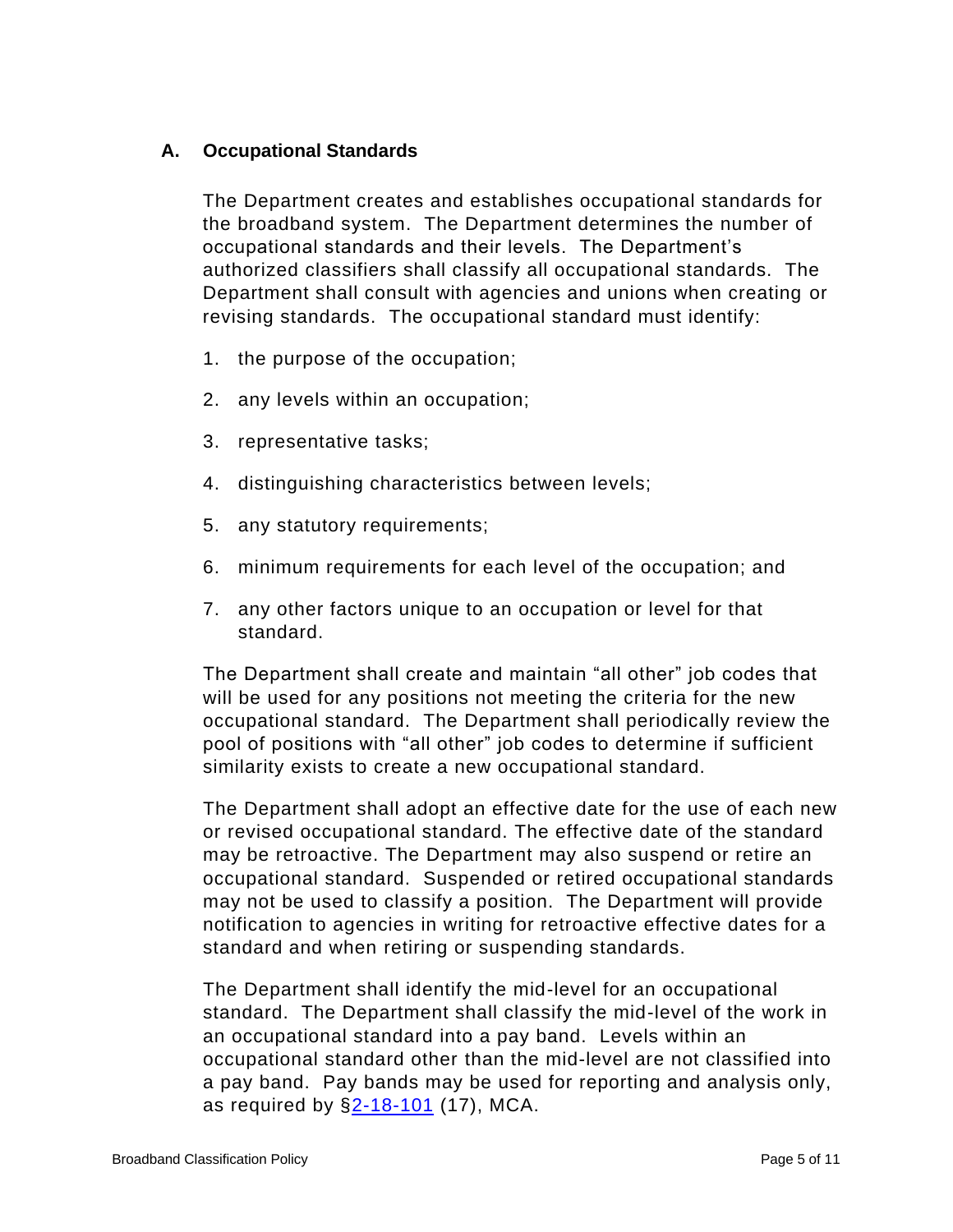The Department shall work toward the goal of establishing occupational standards that eliminate the use of judgments and factors containing inherent biases based on sex whenever those occupational groups are dominated by males or females.

#### **B. Classifying Positions**

Only authorized classifiers may classify positions. Authorized classifiers shall follow the procedures in the classification manual when classifying a position. Classifiers shall evaluate the position compared to the job-evaluation factors in occupational standard. A position shall be classified into an occupational standard whenever the standard is available and meets the criteria as described in the broadband classification manual.

If the work of a position does not match an occupational standard as determined by an authorized classifier, the position may be removed from a job code and reclassified according to the provisions in Section G. Reclassifications.

## **C. Delegating Classification Authority**

The Department shall delegate classification authority to agencies demonstrating acceptable performance within the provisions of this policy. An agency with delegated classification authority may classify its positions into an occupational standard. An agency with more than 100 employees shall pursue classification authority. A written agreement between the Department and agency must detail the extent of authority, provide guidelines, and outline procedures. An agency with classification authority shall remain in compliance with the terms of the delegation agreement, policies, procedures, timetables, and standards established by the Department.

An agency that does not remain in compliance with the terms of its delegation agreement may be subject to any of the following:

- 1. attend additional training or testing;
- 2. meet the agreed-upon provisions determined by the Department; or
- 3. have its delegation agreement revoked.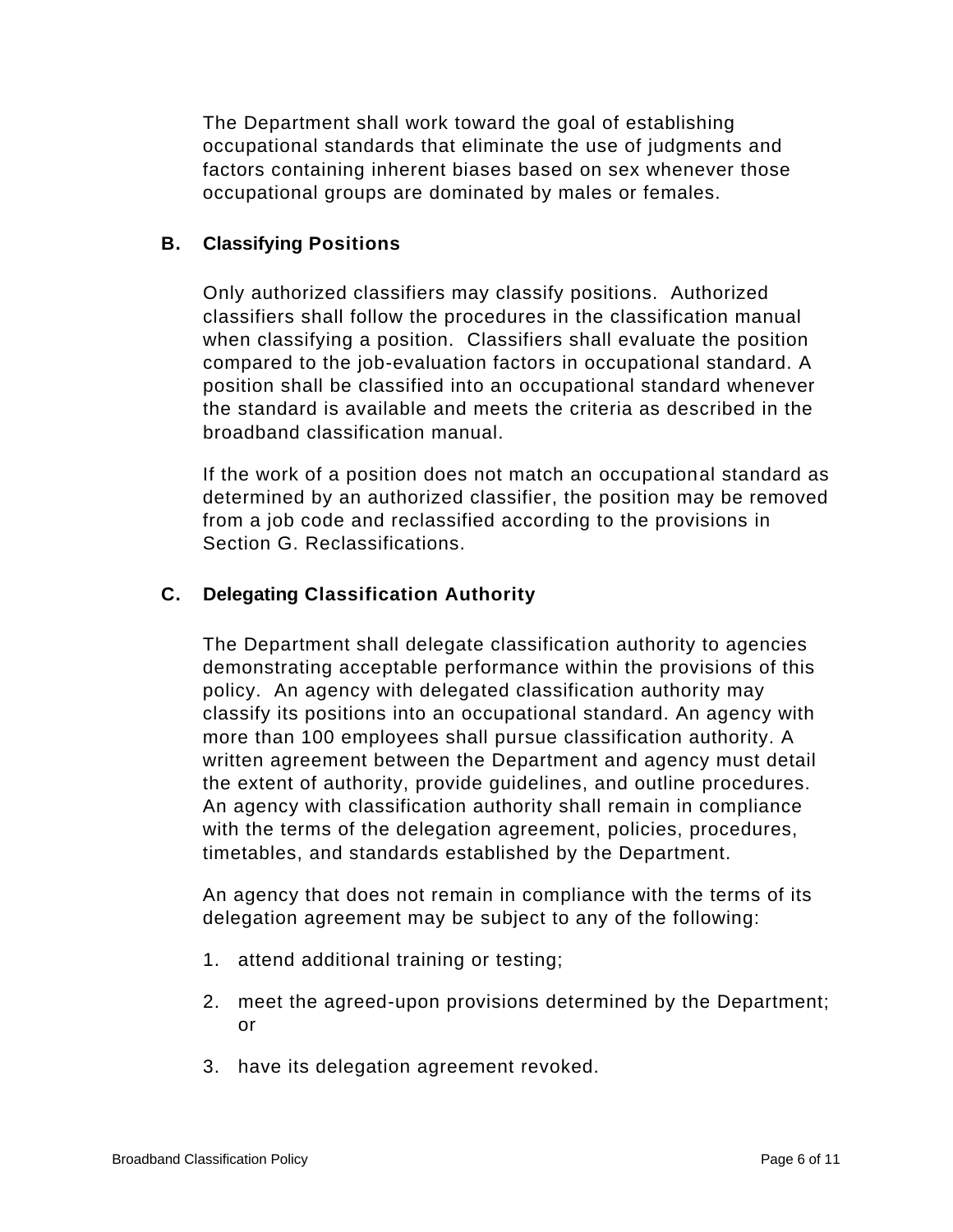4. If a delegation agreement is revoked, the agency will be required to submit its classifications to a consultant, with Department review and approval, at the agency's expense.

#### **D. Classification Audits and Reviews**

The Department shall maintain the classification system's integrity. To ensure the integrity of the system, the Department shall audit an agency's classifications. The Department may correct a position's classification upon request by an agency or upon the Department's review. The Department may correct a position's classification when it identifies:

- 1. incomplete or erroneous information about essential job duties; or
- 2. inconsistent application of the classification procedures or standards within an agency.

If the Department identifies improper classifications or improper application of the classification procedures, the Department may remove classifiers from the list of authorized classifiers as provided in Section IV F. Authorized Classifiers. The Department may also withhold, suspend, or revoke delegated classification authority from an agency until the Department determines that the underlying classification problems are resolved.

## **E. Contracting with Consultants**

An agency may contract with an authorized consultant to perform job analyses and recommend classifications. Before completing a classification action, an authorized consultant's recommendation must be reviewed by an authorized classifier employed by either a delegated agency or the Department. An authorized classifier must document his or her approval or denial decision of the contractor's recommendation in writing.

Consultants providing classification recommendations shall use the Department's current classification methodology. Each classification recommendation submitted by a consultant must include the job evaluation, organizational chart, and all supporting information.

An authorized classifier employed by either a delegated agency or the Department shall review all classification recommendations made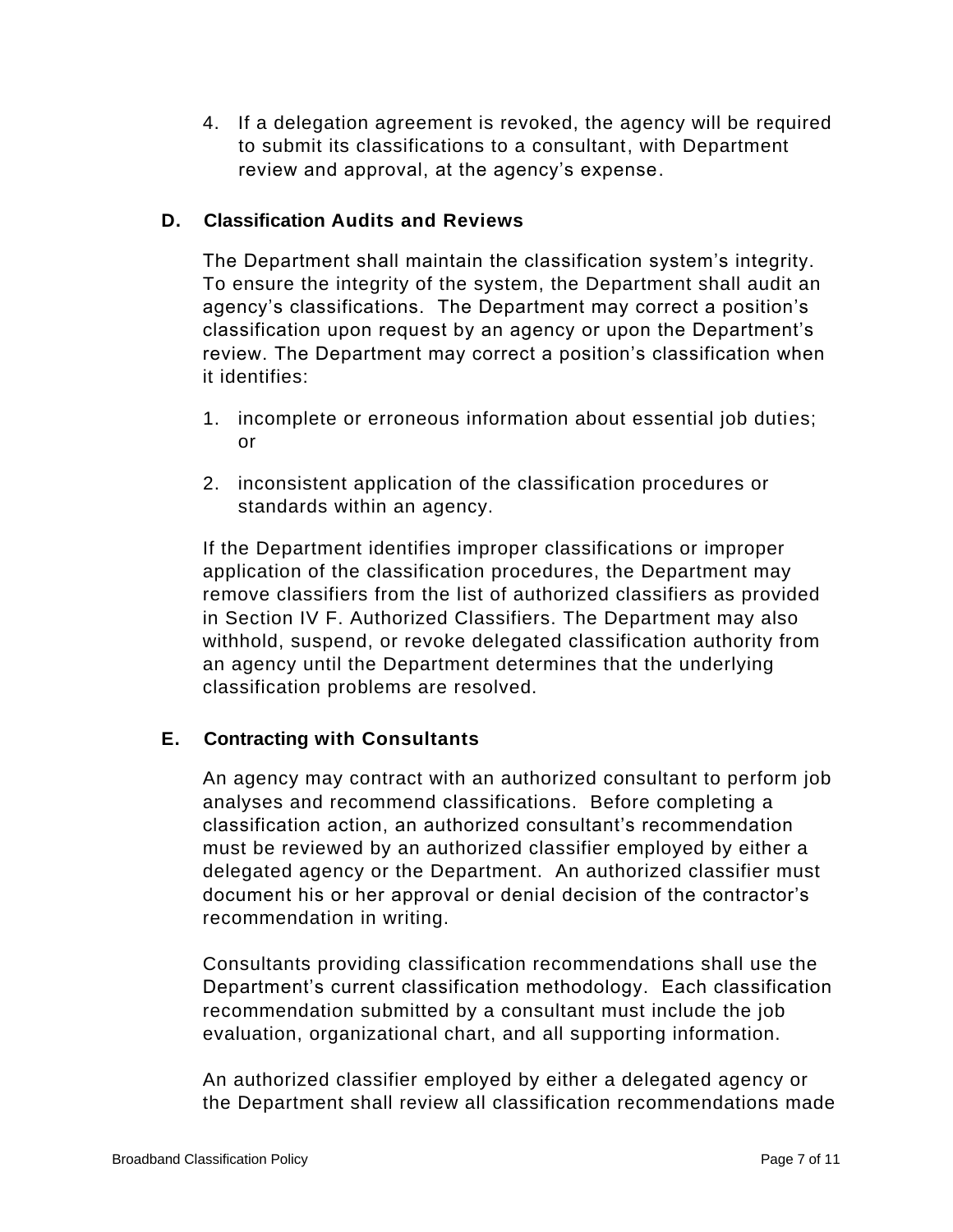by consultants. An authorized classifier must document his or her approval or denial decision of the contractor's recommendation in writing before completing a classification action.

## **F. Authorized Classifiers**

The Department provides training and assessments for the methods used to classify positions. Individuals who meet all training requirements and successfully pass the classification assessment may achieve authorized classifier status. The Department shall maintain a list of authorized classifiers. To maintain classifier status, classifiers shall:

- 1. review new standards issued by the Department;
- 2. participate in creating or revising occupational standards for occupations within their agencies;
- 3. complete training updates and assessments; and
- 4. comply with statutes, policy, and the methods and procedures established the Department in the classification manual.

The Department may remove an individual classifier's authorized status based on:

- 1. violation of this policy;
- 2. violation of the methods and procedures established by the Department in the classification manual;
- 3. violation of an agency's delegation agreement; or
- 4. extended absence from classification activities, as described in the classification manual.

An individual who was previously an authorized classifier and chooses to regain authorized classifier status shall complete additional training, successfully pass a classification assessment and demonstrate compliance with the methods and procedures established by the Department.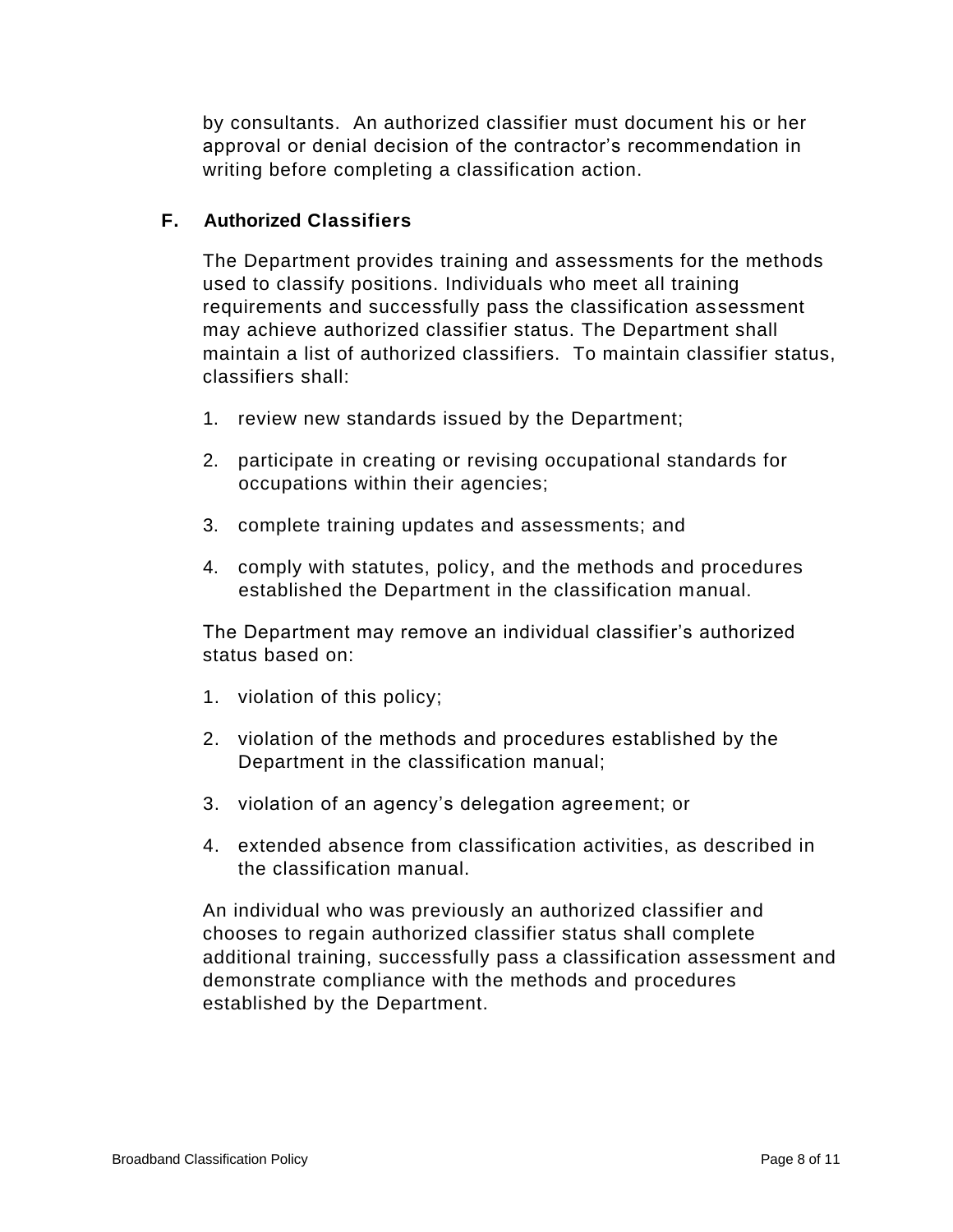#### **G. Reclassifications**

Reclassification requests must be based on the classification methods and procedures in effect at the time of the classification request. The following reclassification types may occur:

- 1. **Change in classification method** If a change in method occurs, agency classifiers or consultants shall review affected position classifications. If the change in method results in a change in classification, the effective date of the new classification is the date the new method is applied to the position.
- 2. **Revision to a classification standard** The Department may revise an occupational standard based on new statutory requirements for an occupation; changes to essential functions; updated representative tasks and responsibilities as the result of an occupational study; or after reviewing and approving an agency request to revise an occupational standard. **When** a position is reclassified based on a revision to a new standard, the effective date of the classification is the date the agency designee receives the reclassification request electronically or in writing.

After the Department establishes or revises an occupational standard, some jobs may no longer meet the criteria for the occupation. Authorized classifiers shall review positions in a job code to determine if the classification remains appropriate. Authorized classifiers may reclassify these positions to a different job code.

3. **Change in position duties** – A manager may request a reclassification due to significant changes in the duties of the position. When a position is reclassified to a different job code because of a significant change in the duties and responsibilities, the effective date of the new classification is the date the agency designee approves the reclassification request electronically or in writing.

Reclassification of a position does not guarantee a change in pay. Any resulting change in pay due to reclassification is governed by the Broadband Pay Policy and an agency's internal pay policy. To the extent that this policy applies to employees within a collective bargaining unit, the implementation of the agency's pay policy is a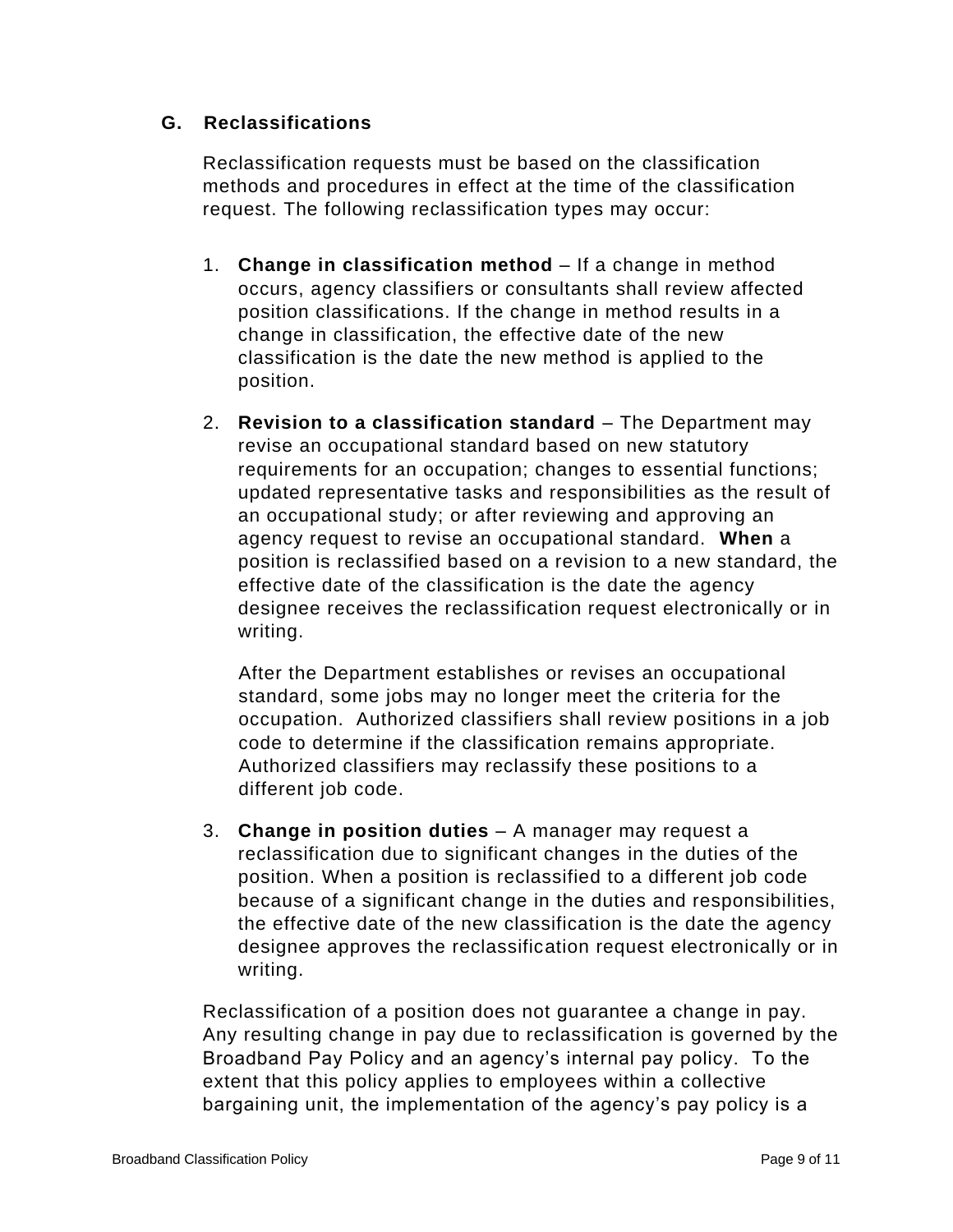negotiable subject under [39-31-305,](https://leg.mt.gov/bills/mca/title_0390/chapter_0310/part_0030/section_0050/0390-0310-0030-0050.html) MCA.

# **V. Classification and Wage Appeals**

Under §[2-18-203](https://leg.mt.gov/bills/mca/title_0020/chapter_0180/part_0020/section_0030/0020-0180-0020-0030.html) (2), MCA, employees and/or their exclusive bargaining representatives may appeal the classification assigned to their position. Employees and/or their exclusive bargaining representatives may not appeal a classification standard. The Board of Personnel Appeals, Montana Department of Labor and Industry, sets appeal issues and grievance procedures under [24.26.540](https://rules.mt.gov/gateway/RuleNo.asp?RN=24%2E26%2E540) ARM.

Issues that do not directly affect the position's classification are not appropriate for a classification appeal and may be subject to internal complaint procedures. Appealable issues are found at [24.26.540](https://rules.mt.gov/gateway/RuleNo.asp?RN=24%2E26%2E540) ARM.

The Department shall apply the classification standards in effect for the position's job code at the time the appeal is filed unless a review of the occupational standard is in progress. The Department must complete the review of the classification standard before addressing the appeal. Relevant standards used during an appeal are described in the broadband classification manual.

## **VI. Resources**

- A. Montana Code Annotated, Title 2, Chapter 18
- B. Classification Appeals, **ARM 24.26.501** et seq.
- C. The Broadband Classification Manual, [https://hr.mt.gov/HR-](https://hr.mt.gov/HR-Portal/Classification)[Portal/Classification](https://hr.mt.gov/HR-Portal/Classification)
- D. [Occupational Standards](http://hr.mine.mt.gov/filemanager?folderid=4021&view=gridview&pagesize=10&folderId=4021&pageSize=10)
- E. Market Analysis contact Bonnie Shoemaker at **bshoemaker@mt.gov**
- F. Job Code Inventory contact Bonnie Shoemaker at [bshoemaker@mt.gov](mailto:bshoemaker@mt.gov)

## **VII. Definitions**

All definitions under  $2-18-101$ , MCA, apply to this policy. The following definitions also apply: